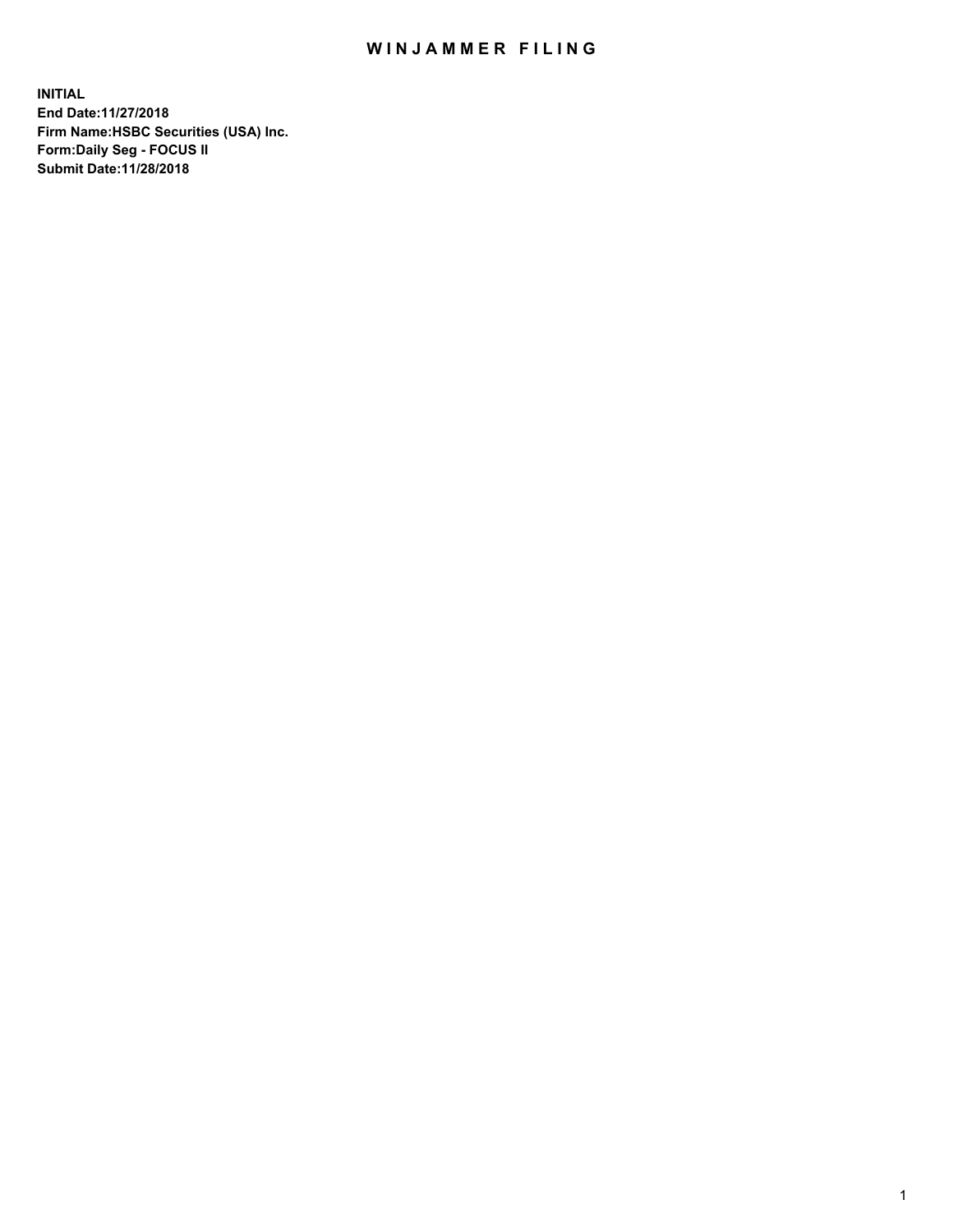**INITIAL End Date:11/27/2018 Firm Name:HSBC Securities (USA) Inc. Form:Daily Seg - FOCUS II Submit Date:11/28/2018 Daily Segregation - Cover Page**

| Name of Company                                                                                                                                                                                                                                                                                                                | <b>HSBC Securities (USA) Inc.</b>                                          |
|--------------------------------------------------------------------------------------------------------------------------------------------------------------------------------------------------------------------------------------------------------------------------------------------------------------------------------|----------------------------------------------------------------------------|
| <b>Contact Name</b>                                                                                                                                                                                                                                                                                                            | <b>Michael Vacca</b>                                                       |
| <b>Contact Phone Number</b>                                                                                                                                                                                                                                                                                                    | 212-525-7951                                                               |
| <b>Contact Email Address</b>                                                                                                                                                                                                                                                                                                   | michael.vacca@us.hsbc.com                                                  |
| FCM's Customer Segregated Funds Residual Interest Target (choose one):<br>a. Minimum dollar amount: : or<br>b. Minimum percentage of customer segregated funds required:% ; or<br>c. Dollar amount range between: and; or<br>d. Percentage range of customer segregated funds required between:% and%.                         | 109,000,000<br>$\overline{\mathbf{0}}$<br>0 <sub>0</sub><br>0 <sub>0</sub> |
| FCM's Customer Secured Amount Funds Residual Interest Target (choose one):<br>a. Minimum dollar amount: ; or<br>b. Minimum percentage of customer secured funds required:%; or<br>c. Dollar amount range between: and; or<br>d. Percentage range of customer secured funds required between:% and%.                            | 25,000,000<br><u>0</u><br>0 <sub>0</sub><br>00                             |
| FCM's Cleared Swaps Customer Collateral Residual Interest Target (choose one):<br>a. Minimum dollar amount: ; or<br>b. Minimum percentage of cleared swaps customer collateral required:% ; or<br>c. Dollar amount range between: and; or<br>d. Percentage range of cleared swaps customer collateral required between:% and%. | 100,000,000<br><u>0</u><br>00<br>0 <sub>0</sub>                            |

Attach supporting documents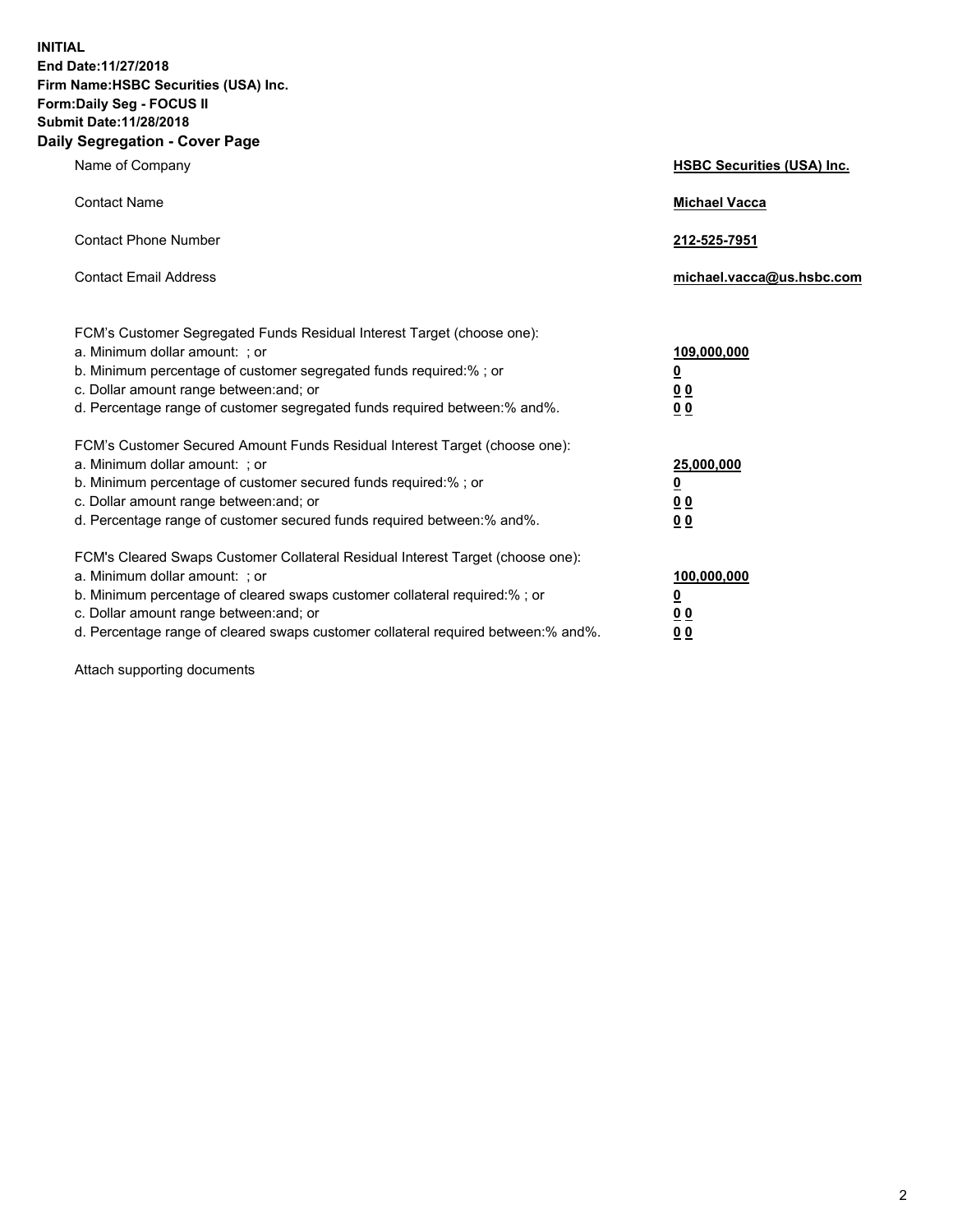**INITIAL End Date:11/27/2018 Firm Name:HSBC Securities (USA) Inc. Form:Daily Seg - FOCUS II Submit Date:11/28/2018 Daily Segregation - Secured Amounts** Foreign Futures and Foreign Options Secured Amounts Amount required to be set aside pursuant to law, rule or regulation of a foreign government or a rule of a self-regulatory organization authorized thereunder 1. Net ledger balance - Foreign Futures and Foreign Option Trading - All Customers A. Cash **771,074** [7315] B. Securities (at market) **55,778,425** [7317] 2. Net unrealized profit (loss) in open futures contracts traded on a foreign board of trade **56,562,414** [7325] 3. Exchange traded options

- a. Market value of open option contracts purchased on a foreign board of trade **0** [7335]
- b. Market value of open contracts granted (sold) on a foreign board of trade **0** [7337]
- 4. Net equity (deficit) (add lines 1. 2. and 3.) **113,111,913** [7345]
- 5. Account liquidating to a deficit and account with a debit balances gross amount **1,738,026** [7351] Less: amount offset by customer owned securities **-1,736,505** [7352] **1,521** [7354]
- 6. Amount required to be set aside as the secured amount Net Liquidating Equity Method (add lines 4 and 5)
- 7. Greater of amount required to be set aside pursuant to foreign jurisdiction (above) or line 6.

## FUNDS DEPOSITED IN SEPARATE REGULATION 30.7 ACCOUNTS

- 1. Cash in banks
	- A. Banks located in the United States **30,670,314** [7500]
	- B. Other banks qualified under Regulation 30.7 **0** [7520] **30,670,314** [7530]
- 2. Securities
	- A. In safekeeping with banks located in the United States **19,436,416** [7540]
	- B. In safekeeping with other banks qualified under Regulation 30.7 **29,728,777** [7560] **49,165,193**
- 3. Equities with registered futures commission merchants
	- A. Cash **0** [7580]
	- B. Securities **0** [7590]
	- C. Unrealized gain (loss) on open futures contracts **0** [7600]
	- D. Value of long option contracts **0** [7610]
	- E. Value of short option contracts **0** [7615] **0** [7620]
- 4. Amounts held by clearing organizations of foreign boards of trade
	- A. Cash **0** [7640]
	- B. Securities **0** [7650]
	- C. Amount due to (from) clearing organization daily variation **0** [7660]
	- D. Value of long option contracts **0** [7670]
	- E. Value of short option contracts **0** [7675] **0** [7680]
- 5. Amounts held by members of foreign boards of trade
	-
	-
	- C. Unrealized gain (loss) on open futures contracts **56,562,414** [7720]
	- D. Value of long option contracts **0** [7730]
	- E. Value of short option contracts **0** [7735] **67,947,275** [7740]
- 6. Amounts with other depositories designated by a foreign board of trade **0** [7760]
- 7. Segregated funds on hand **0** [7765]
- 8. Total funds in separate section 30.7 accounts **147,782,782** [7770]
- 9. Excess (deficiency) Set Aside for Secured Amount (subtract line 7 Secured Statement Page 1 from Line 8)
- 10. Management Target Amount for Excess funds in separate section 30.7 accounts **25,000,000** [7780]
- 11. Excess (deficiency) funds in separate 30.7 accounts over (under) Management Target **9,669,348** [7785]

**113,113,434** [7360]

**113,113,434** [7355]

**0** [7305]

- 
- [7570]
- 
- 
- A. Cash **-24,957,148** [7700] B. Securities **36,342,009** [7710] **34,669,348** [7380]
	-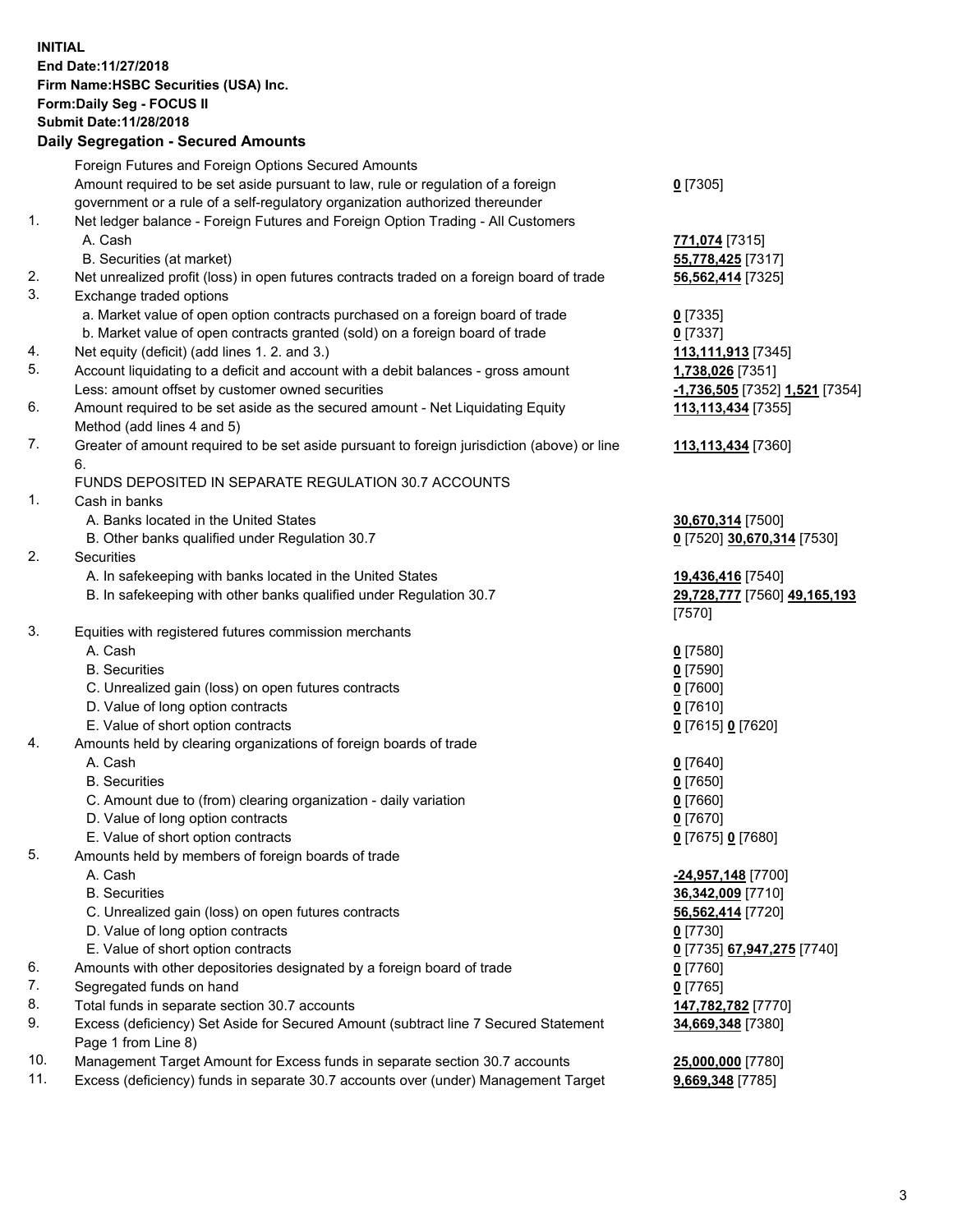|     | <b>INITIAL</b><br>End Date: 11/27/2018<br>Firm Name: HSBC Securities (USA) Inc.<br>Form: Daily Seg - FOCUS II<br>Submit Date: 11/28/2018 |                                   |
|-----|------------------------------------------------------------------------------------------------------------------------------------------|-----------------------------------|
|     | Daily Segregation - Segregation Statement                                                                                                |                                   |
|     | SEGREGATION REQUIREMENTS(Section 4d(2) of the CEAct)                                                                                     |                                   |
| 1.  | Net ledger balance                                                                                                                       |                                   |
|     | A. Cash                                                                                                                                  | 363,922,051 [7010]                |
|     | B. Securities (at market)                                                                                                                | 1,868,575,263 [7020]              |
| 2.  | Net unrealized profit (loss) in open futures contracts traded on a contract market                                                       | 37,484,999 [7030]                 |
| 3.  | Exchange traded options                                                                                                                  |                                   |
|     | A. Add market value of open option contracts purchased on a contract market                                                              | 366,122,344 [7032]                |
|     | B. Deduct market value of open option contracts granted (sold) on a contract market                                                      | -283,534,282 [7033]               |
| 4.  | Net equity (deficit) (add lines 1, 2 and 3)                                                                                              | 2,352,570,375 [7040]              |
| 5.  | Accounts liquidating to a deficit and accounts with                                                                                      |                                   |
|     | debit balances - gross amount                                                                                                            | 159,003,687 [7045]                |
|     | Less: amount offset by customer securities                                                                                               | -158,989,512 [7047] 14,175 [7050] |
| 6.  | Amount required to be segregated (add lines 4 and 5)                                                                                     | 2,352,584,550 [7060]              |
|     | FUNDS IN SEGREGATED ACCOUNTS                                                                                                             |                                   |
| 7.  | Deposited in segregated funds bank accounts                                                                                              |                                   |
|     | A. Cash                                                                                                                                  | 101,786,670 [7070]                |
|     | B. Securities representing investments of customers' funds (at market)                                                                   | 49,999,941 [7080]                 |
|     | C. Securities held for particular customers or option customers in lieu of cash (at                                                      | 578,133,346 [7090]                |
|     | market)                                                                                                                                  |                                   |
| 8.  | Margins on deposit with derivatives clearing organizations of contract markets                                                           |                                   |
|     | A. Cash                                                                                                                                  | 19,046,882 [7100]                 |
|     | B. Securities representing investments of customers' funds (at market)                                                                   | 328,130,325 [7110]                |
|     | C. Securities held for particular customers or option customers in lieu of cash (at                                                      | 1,288,824,787 [7120]              |
|     | market)                                                                                                                                  |                                   |
| 9.  | Net settlement from (to) derivatives clearing organizations of contract markets                                                          | 18,108,339 [7130]                 |
| 10. | Exchange traded options                                                                                                                  |                                   |
|     | A. Value of open long option contracts                                                                                                   | 366,122,344 [7132]                |
|     | B. Value of open short option contracts                                                                                                  | -283,534,282 [7133]               |
| 11. | Net equities with other FCMs                                                                                                             |                                   |
|     | A. Net liquidating equity                                                                                                                | 11,100,600 [7140]                 |
|     | B. Securities representing investments of customers' funds (at market)                                                                   | $0$ [7160]                        |
|     | C. Securities held for particular customers or option customers in lieu of cash (at                                                      | $0$ [7170]                        |
|     | market)                                                                                                                                  |                                   |
| 12. | Segregated funds on hand                                                                                                                 | 1,617,130 [7150]                  |
| 13. | Total amount in segregation (add lines 7 through 12)                                                                                     | 2,479,336,082 [7180]              |
| 14. | Excess (deficiency) funds in segregation (subtract line 6 from line 13)                                                                  | 126,751,532 [7190]                |
| 15. | Management Target Amount for Excess funds in segregation                                                                                 | 109,000,000 [7194]                |
|     |                                                                                                                                          |                                   |

16. Excess (deficiency) funds in segregation over (under) Management Target Amount Excess

**17,751,532** [7198]